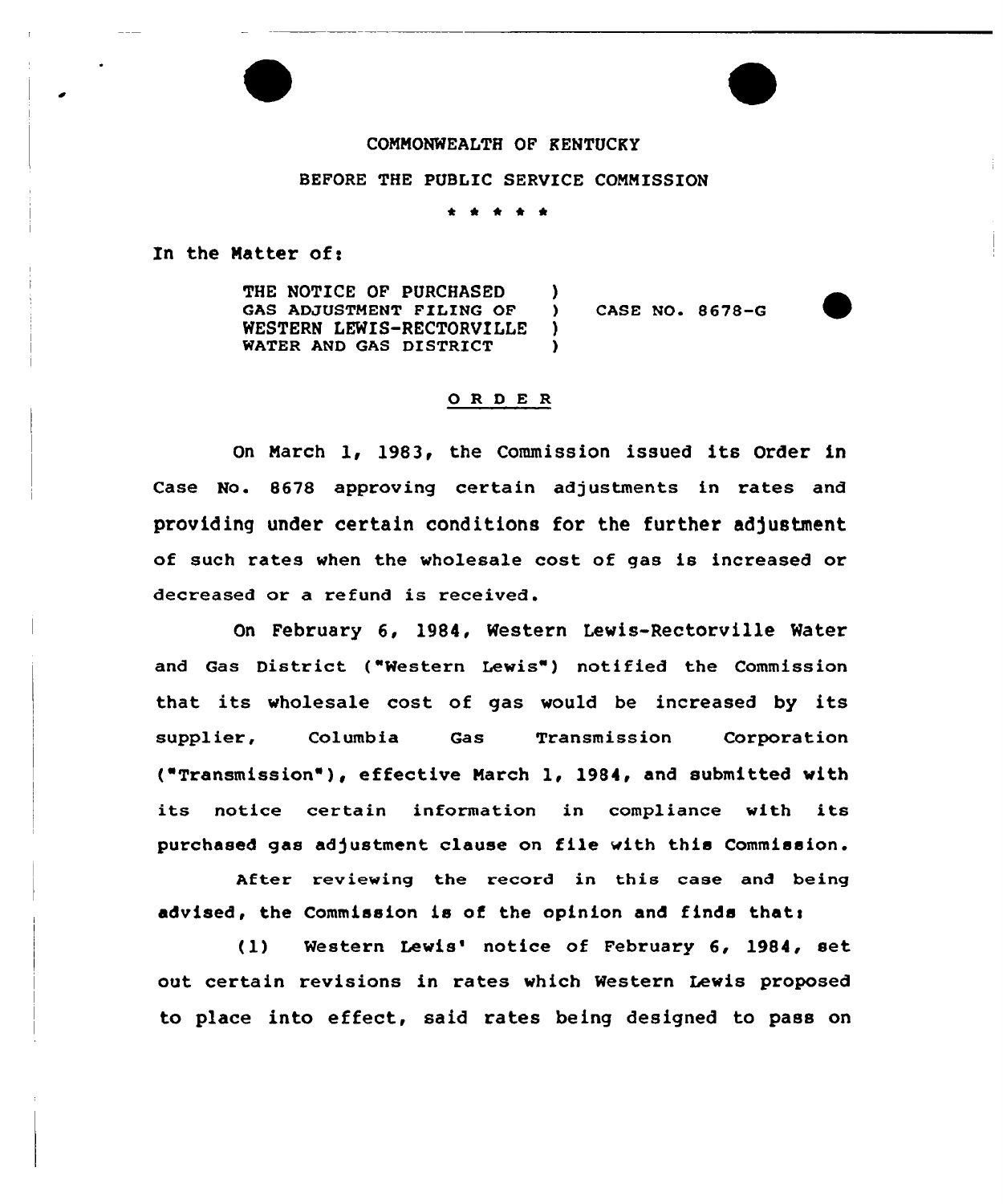the wholesale increase in price from its supplier in the amount of 52,509 or 4.62 cents per Ncf.

(2) Transmission has filed an application for increased rates to become effective March  $1, 1984,$  with the Federal Energy Regulatory Commission.

(3) Western Lewis'djustment in rates under the purchased gas adjustment provisions approved by the Commission in its Order in Case No. 8678 dated March 1, 1983, is fair, just and reasonable and in the public interest and should be effective with gas supplied on and after March 1, 1984, subject to refund. This adjustment is subject to refund because Transmission's increase is subject to refund.

IT IS THEREFORE ORDERED that the rates in the Appendix to this Order be and they hereby are authorized effective with gas supplied on and after March 1, 1984, subject to refund.

IT IS FURTHER ORDERED that within 30 days of the date of this Order Western Lewis shall file with this Commission its revised tariffs setting out the rates authorized herein.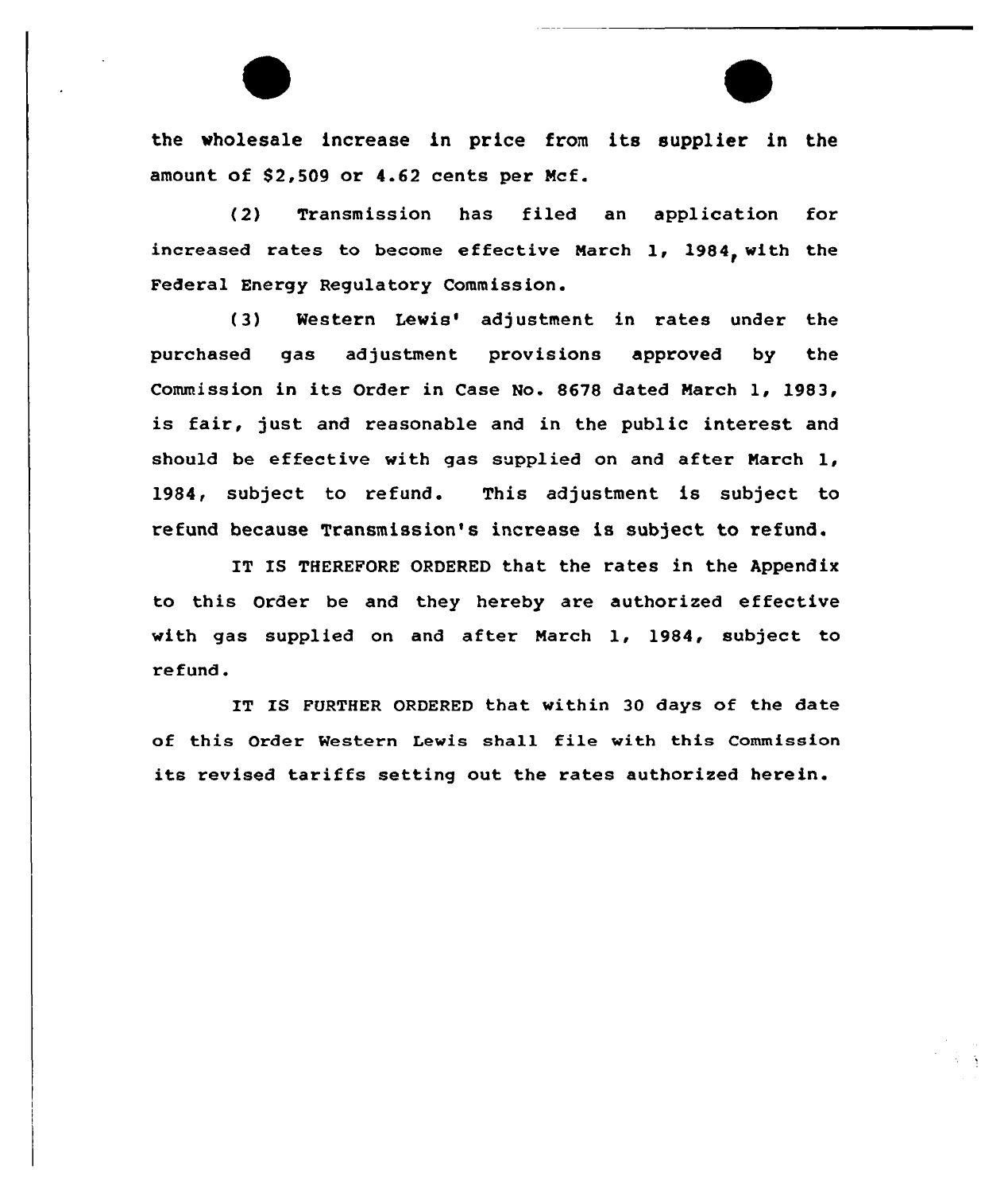

# Done at Frankfort, Kentucky, this 14th day of February, 1984.

PUBLIC SERVICE CONNISSION

 $\leq$ **Chairman** Vice Chairman Commissioner

ATTEST:

**Secretary**